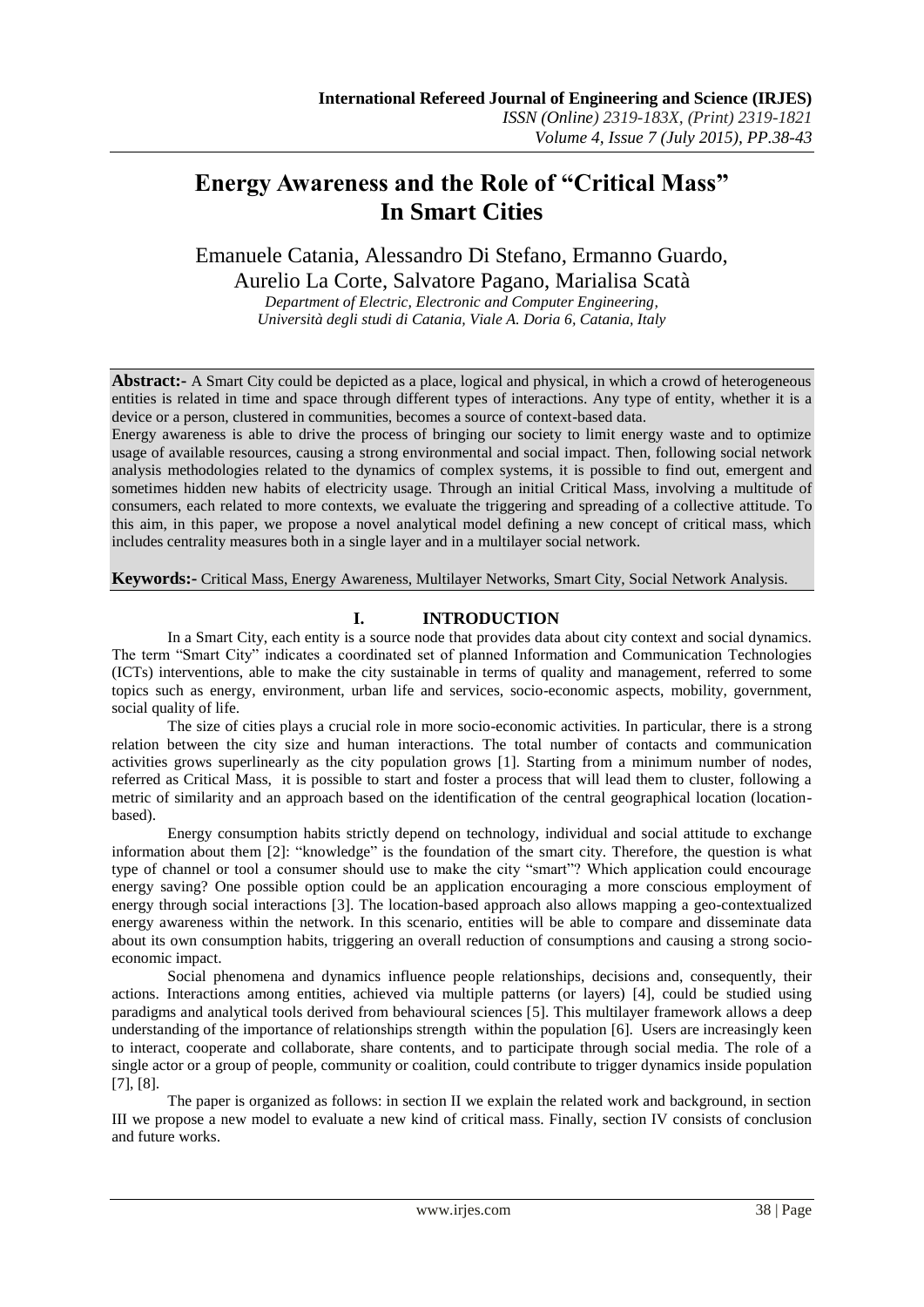## <span id="page-1-0"></span>**II. RELATED WORK AND BACKGROUND**

It is well known that for domestic customers the possibility to get real-time information about energy consumption, thanks to the Smart Metering infrastructure capabilities, does not represent uniquely a sufficient incentive to raise awareness towards energy savings. In fact, the initial interest wears off after a short time. Only such information does not lead to significant improvements in terms of energy savings, since people can appreciate the initial message but, in most cases, this information does not produce any significant long-term effects on energy savings [9]. From this point of view the analysis and implementation of a social-based system, enabling typical mechanisms of information sharing and competition, may conduce to a greater involvement and a better awareness of users regarding efficiency issues [10], [11], [12], [13].

Since diverse phenomena can spread within social networks [14], [15], social network analysis is useful to further investigate network phenomena, which appear relevant to understand hidden dynamics. This kind of analysis considers social relationships in terms of network theory, with nodes, representing the individual actors, and ties (links, edges or connections) which are the relationships between individuals. The resulting structures are complex graphs connecting social contacts, and the graph theory, from a structural point of view, is able to describe these relationships using metrics, such as centrality measures, clustering coefficient, etc. The community detection is one of the most well-known structural problems in the social network context. Individual's actions have to be evaluated not in isolation [16], rather we must consider the connections with others, seen as players, in order to favour the social contagion processes [17].

Through this analysis, human social networks may exhibit interpersonal influence with respect to several different phenomena of great interest in a population such as diseases, smoking, habits, happiness, etc.

A social network can be described as a set of people interacting each other through some types of pattern. Generally, the relationships between entities on a network are considered at the same layer. However, in a real context, different and not mutually exclusive relationships within the community should be taken into account, that is, interdependencies and relationships involve different levels. This concept introduces a new point of view of the social network analysis: the nodes and their relationships must be considered and weighed on different contexts (or layers). Moreover, the weight of their decisions and their behaviours has an impact on many different levels. Network science has been largely successful in abstracting meaning from single-layer subsystems, but it is only recently that multilayer networks [\[4\]](#page-0-0) have become a popular paradigm to model interrelated subsystems and entire systems. This is mainly due to the capability of multilayer models for understanding the bigger entity more realistically. The real prospective of multilayer networks has not been exploited yet. Large group problems can be solved by a Critical Mass  $(CM)$  [\[7\]](#page-0-1), defined as a minimum number of initial contributors, which has the power to involve the rest of population, for example, persuading the remaining members of the population towards the adoption of a specific behaviour. The dynamics of initiating  $CM$  depends on actor's decision and on incentives for adopting a well-defined behaviour [\[8\]](#page-0-2). Because of group heterogeneity, all individuals within the system could tend to different behaviours. The concept of similarity is important in the dynamics of collective action and Critical Mass mobilization. Humans tend to interact and create groups with other humans who have similar features or interests [18]. The study of  $CM$  and its ability to involve the rest of the population, producing a phenomenon known as *Bandwagon Effect*, allows evaluating how an attitude can spread throughout the network. In order to pursue and disseminate a public good (e.g. energy awareness), we have to address the issues of the induction of interpersonal influence, similarity and diversity degree among individuals.

#### **III. MATERIALS AND METHODS**

A Smart City is a complex system involving several issues and challenges, thus reducing the analysis to a single layer model does not allow capturing the dynamics of this multitude of nodes and edges. For this reason, we need a multilayer paradigm. It allows taking into account simultaneously the huge number of contexts, somehow related each other, and investigating the complex dynamics generated by the inter-layer and intra-layer interactions between entities in the different layers. A city can be seen as a large social networks or an agglomeration of social links.

In the Smart City context, infrastructure, both in time and space, plays a fundamental role in enabling social interactions [19]. We can now represent the city as collection of interconnected entities, either nodes or communities, interacting each other in a multi-layer network with cognitive and self-organization capabilities [\(Fig. 1\)](#page-2-0). The  $CM$  is represented by the minimum number of people which actively join the action and start the diffusion process, sharing information related to their energy consumption etc., in order to influence a collective behaviour. It can trigger social dynamics and phenomena, such as social contagion [\[17\]](#page-1-0), through similaritybased interactions. Thus, the network increasingly changes, strengthening the influence and, finally, spreading a "good behaviour" (e.g. energy saving).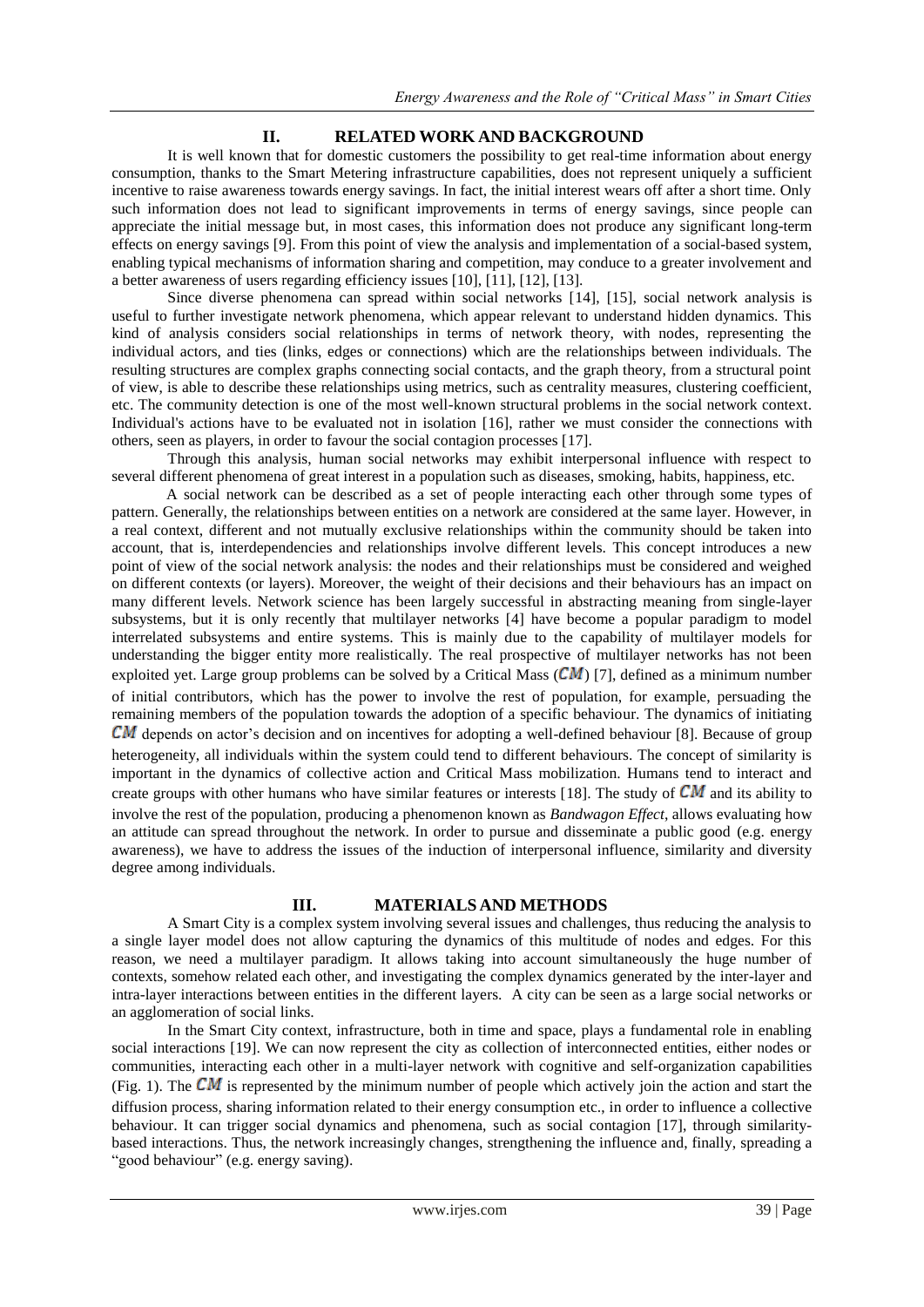

**Fig. 1. Spreading energy awareness in a Multilayer Smart City.**

<span id="page-2-0"></span>CM is defined as the minimum coalition  $n$ , such that if actors organize into coalitions of size  $n$ , at least  $n$  people will prefer mutual cooperation to unilateral defection [\[7\]](#page-0-1), and it is calculated as it follows:

<span id="page-2-1"></span>
$$
\min(n) \ s.t. \left\{ \sum_{i=1}^{N} H(R_i - T_i) \right\} \ge n \tag{1}
$$

where  $N$  is the overall population and  $min(n)$  is the minimum coalition size.

 $CM$  depends also on the Heaviside function of the difference between Reward and Temptation payoffs,  $R_i$  and  $T_i$  respectively, evaluated considering different types of games in which a player is a randomly selected node from the population.

In this work, we extend the concept of critical mass introducing a social network approach. Thus,  $CM$ is transformed into a value that depends on the network structure and, in particular, it is calculated considering the eigenvector centrality measure [20]. In our analysis, the eigenvector centrality allows including the concept of influence. It can also be seen as a weighted sum of not only direct connections, but also indirect connections of every length [21]. Eigenvector centrality, starting from the spectral properties of the adjacency matrix, considers not only the number of links of each node and the quality of such connections as well. Central nodes are the most influential nodes, which can condition the behaviours of their neighbourhood. Considering the eigenvector centrality in our model, the critical mass becomes:

<span id="page-2-2"></span>
$$
\min(n^*) s.t. \left\{ \sum_{i=1}^N H(R_i - T_i) H(x_i - \mu) \right\} \ge n^* \tag{2}
$$

where  $min(n^*)$  is calculated introducing a second Heaviside function of the difference between the eigenvector centrality measure  $x_i$  of each node and the mean value  $\mu$  of eigenvector centralities. This leads to decrease the critical mass value. In fact, exploiting the central nodes, the spreading of a social phenomenon becomes more efficient and quick, as central nodes are the more connected nodes. Then, the analysis of critical mass is further extended considering a multilayer approach, taking a different eigenvector-like centrality measure in each layer  $\alpha$  in order to consider different degrees of importance (or influence) in different layers of the network. Thus, to calculate the centrality of a node within a specific layer, one must take into account all the other layers, as it may depends not only on the neighbours that are linked to  $x_\alpha$  within that layer, but also on all other neighbours of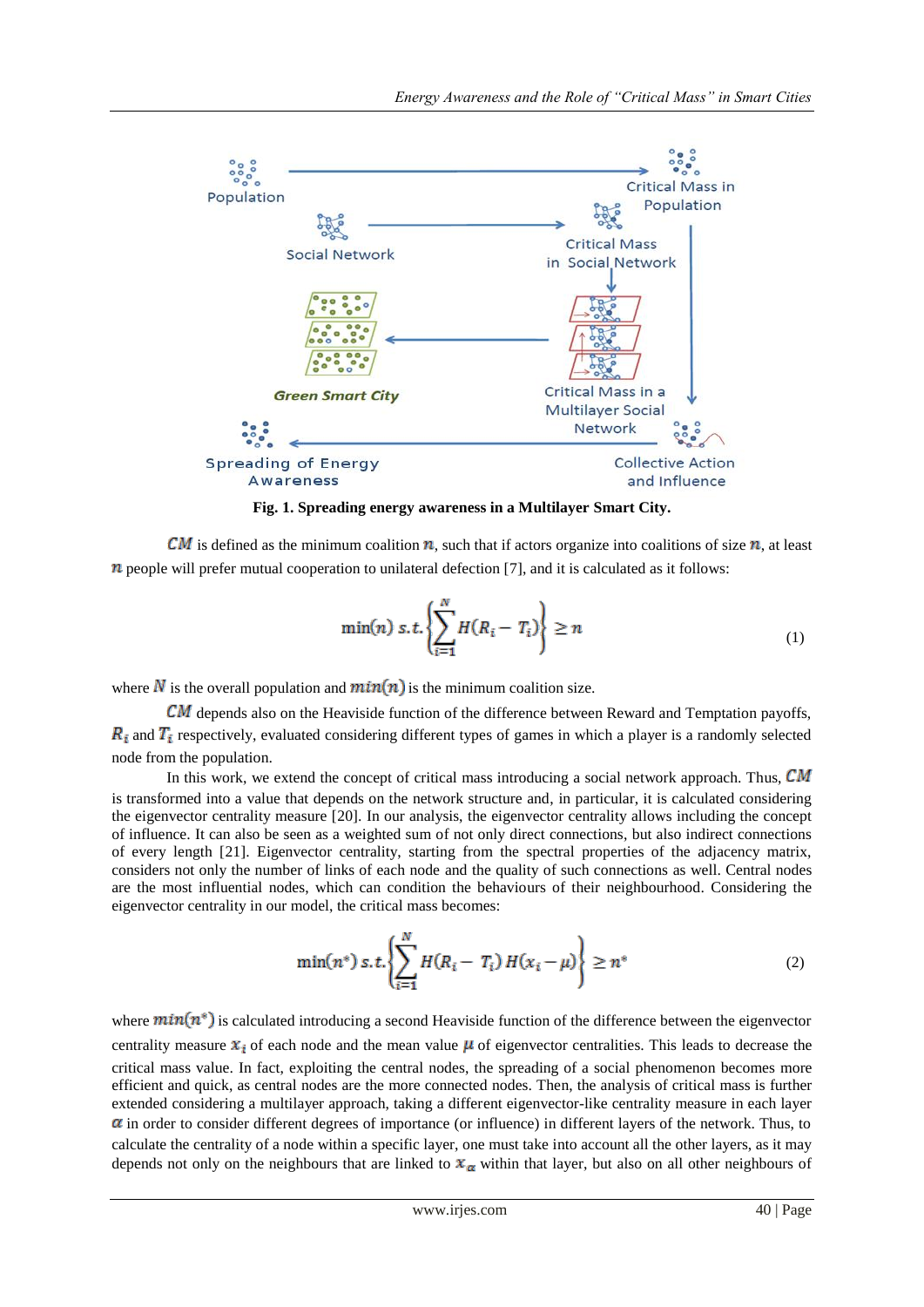$x<sub>\alpha</sub>$  that belong to other layers. In other words, one needs to consider the situation where the influence amongst layers is heterogeneous. To this purpose, one can introduce an influence matrix  $W$ , defined as a non-negative matrix, such that  $w_{\alpha\beta}$  measures the influence on a layer  $\alpha$  given by the layer  $\beta$ . Given a multiplex network M and an influence matrix  $W = (w_{\alpha\beta})$ , the global heterogeneous eigenvector-like centrality of M is defined as it follows:

$$
\min(n^{**}) \, s.t. \left\{ \sum_{i=1}^{N} H(R_i - T_i) \, H(\lambda_i - \bar{\lambda}) \right\} \ge n^{**} \tag{3}
$$

where  $min(n^{**})$  is calculated introducing a Heaviside function of the difference between  $\lambda_i$ , the eigenvalues of the matrix obtained calculating the Khatri-Rao product of the matrices of influence and of the multilayer [\[4\]](#page-0-0) and  $\bar{\lambda}$  the threshold chosen as the average of these values. The analysis of the critical mass in the multilayer structure allows including the tie"s strength. In fact, the more layers are utilized, the stronger the tie between two individuals, so the number of layers in the multilayer is an indicator of the tie's strength, in particular [22]:

<span id="page-3-0"></span>
$$
m \omega_{ij} = \sum_{\alpha=1}^{M} \frac{a_{ij}^{\alpha}}{M}
$$
 (4)

where  $M$  is the total number of layers in the multiplex,  $m$  is the number of layers in which the two nodes interact,  $\alpha_{ij}$  is an element of the adjacency matrix (it is equal to 1 if i and j are connected, otherwise 0), and  $\omega_{ij}$  is the influence between the two nodes  $i$  and  $j$ . Furthermore, as underlined in [23], the multilayer structure is able to give rise to a super-diffusive process, thus speeding up the diffusion process, making it faster than that occurring within each of the layers. Thus, we introduce a multilayer analysis in order to consider the diffusion dynamics in the multilayer structure and see how it influences the critical mass value. We have simulated the critical mass against the population, and in [Fig. 2](#page-4-0) we illustrate the three curves

corresponding to the three values of critical mass,  $min(n)$ , calculated according to [\(1\),](#page-2-1)  $min(n^*)$ , according to [\(2\),](#page-2-2) and  $min(n^{**})$ , according to [\(3\)](#page-3-0) considering a two-layer structure with a strong influence between the two layers. We observe that the critical mass values, evaluated introducing the centrality measures in the single layer, plotted in the red curve, are lower than the values obtained considering equation [\(1\),](#page-2-1) where no centrality measure is taken into account. Extending the analysis to the multilayer network, as we see in the "green" curve, we can note a further reduction in the critical mass.

This finding suggest that, including the measures of centrality both in the single-layer and in the multilayer structures, we are able to obtain a  $CM$  lower than in [\(1\).](#page-2-1) This is related to address also the structural properties of the network, as the measure of centrality allows weighing the network nodes in a different way, so that central nodes have the capability to influence strongly the neighbourhood and, consequently, the whole network [\[17\]](#page-1-0). This is even more marked in the multilayer structure since, as said before, it is able to increase the tie"s strength between two nodes. In a multilayer perspective, central nodes increment their weight in the network, lowering the number of central nodes needed to give a boost to the diffusion process.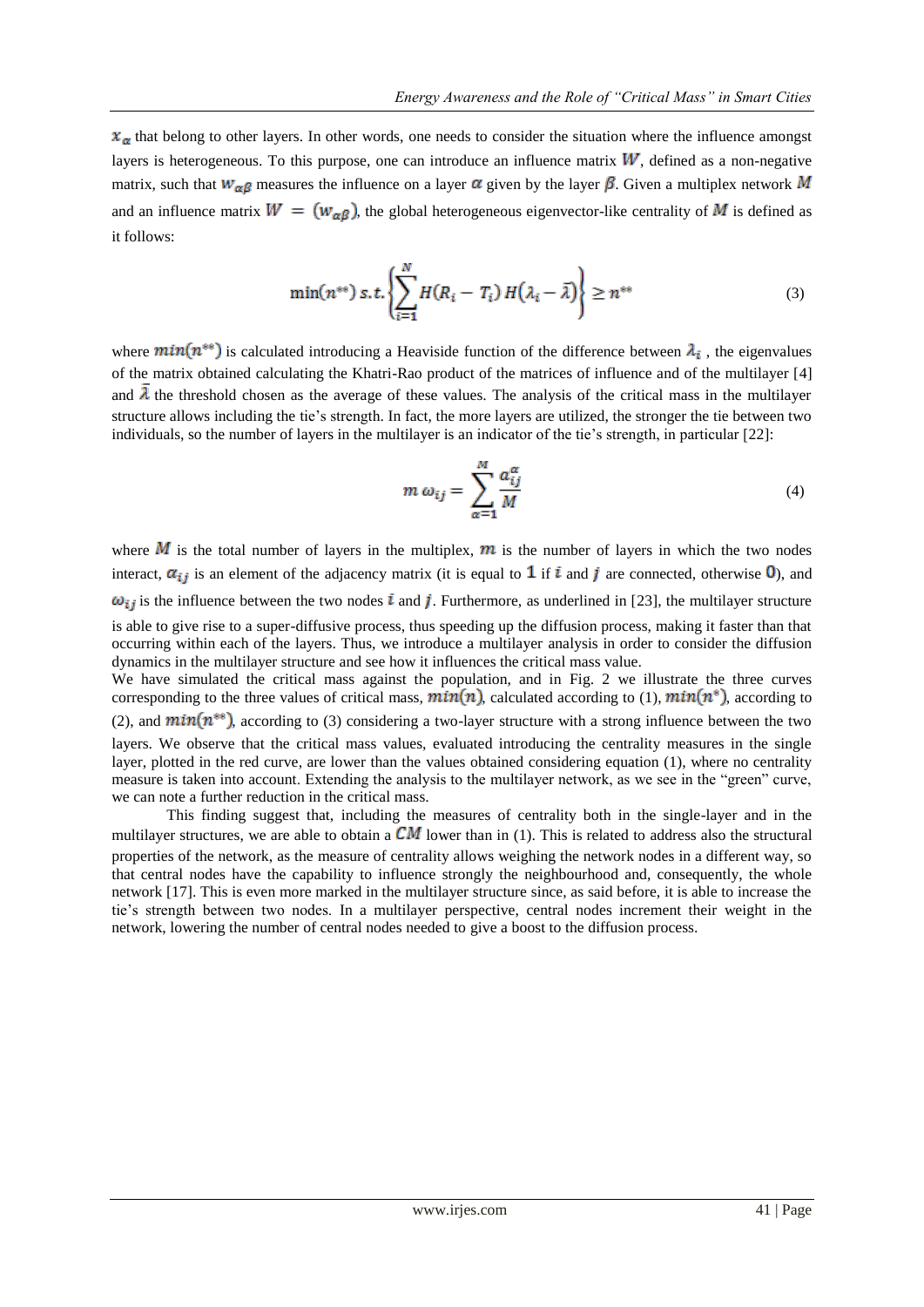

Population **Fig. 2. Critical Mass versus population.**

### **IV. CONCLUSION**

<span id="page-4-0"></span>ICT can provide methodologies and innovative approaches to analyse issues and challenges of Smart City, joining synergically data, entities and services in a complex multilayer approach. Social network analysis becomes an essential analytical tool used to understand how highly connected systems and entities which form social ties, weak and strong relationships inside and outside groups and clusters, operate. Following complex networks theory and exploiting the increasing availability of big data [24], one of the major efforts of modern theory of complex systems is to find a suitable representation able to extract complex structural and dynamical properties of networks.

Following social network analysis methodologies related to the dynamics of complex systems, it is possible to find out emergent behaviours, targeted at energy saving. Through an initial Critical Mass, it is possible to evaluate how to trigger and spread a collective attitude involving a multitude of consumers. To this aim, in this paper, we have proposed a novel analytical model defining a new concept of critical mass, which includes centrality measures both in a single layer and in a multilayer social network. Our simulation results show how the interplay among entities in the different layers, together with the centrality measure, permits to lower the Critical Mass size able to trigger and spread the diffusion of good consumers' habits inside the Smart City.

In the future, our efforts will be focused on finding out the satisficing level of similarity between entities, which maximizes, in time and space, the spreading of social attitudes, and we will apply this study to various types of social network structures.

#### **ACKNOWLEDGEMENTS**

This work has been funded by the "Programma Operativo Nazionale Ricerca & Competitività 2007- 2013" within the project "PON04a2 E" "Sinergreen".

#### **REFERENCES**

- [1]. Schläpfer, M., Bettencourt, L. M., Grauwin, S., Raschke, M., Claxton, R., Smoreda, Z., West, Geoffrey, B., Ratti, C. (2014). The scaling of human interactions with city size*. Journal of The Royal Society Interface,* 11(98), 20130789.
- [2]. Khansari, N.; Darabi, H. R.; Mansouri, M.; and Mostashari, A. (2015). Case study of energy behavior: Systems thinking approach. *In Systems Conference (SysCon), 2015 9th Annual IEEE International*, 373–376. IEEE.
- [3]. De Luca, V., & Castri, R. (2014). The social power game: A smart application for sharing energysaving behaviours in the city. *FSEA 2014*, 27.